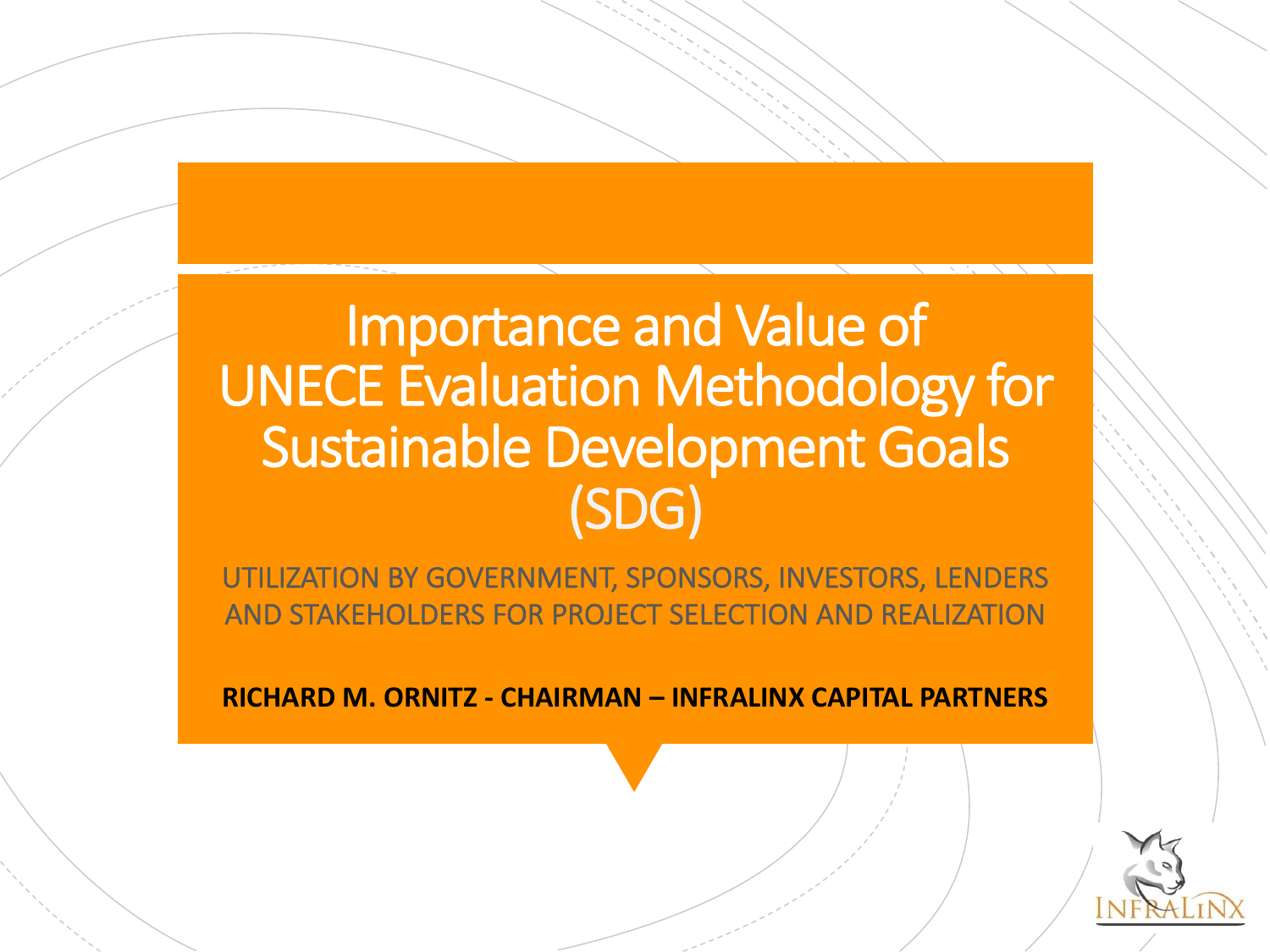# **GLOBAL PROJECT NEED**



#### Energy



#### Transportation



 $\overline{\phantom{a}}$ 

#### Communications



#### **Education**

#### **MMM** Social Infrastructure

#### **TE** Technological Advancement

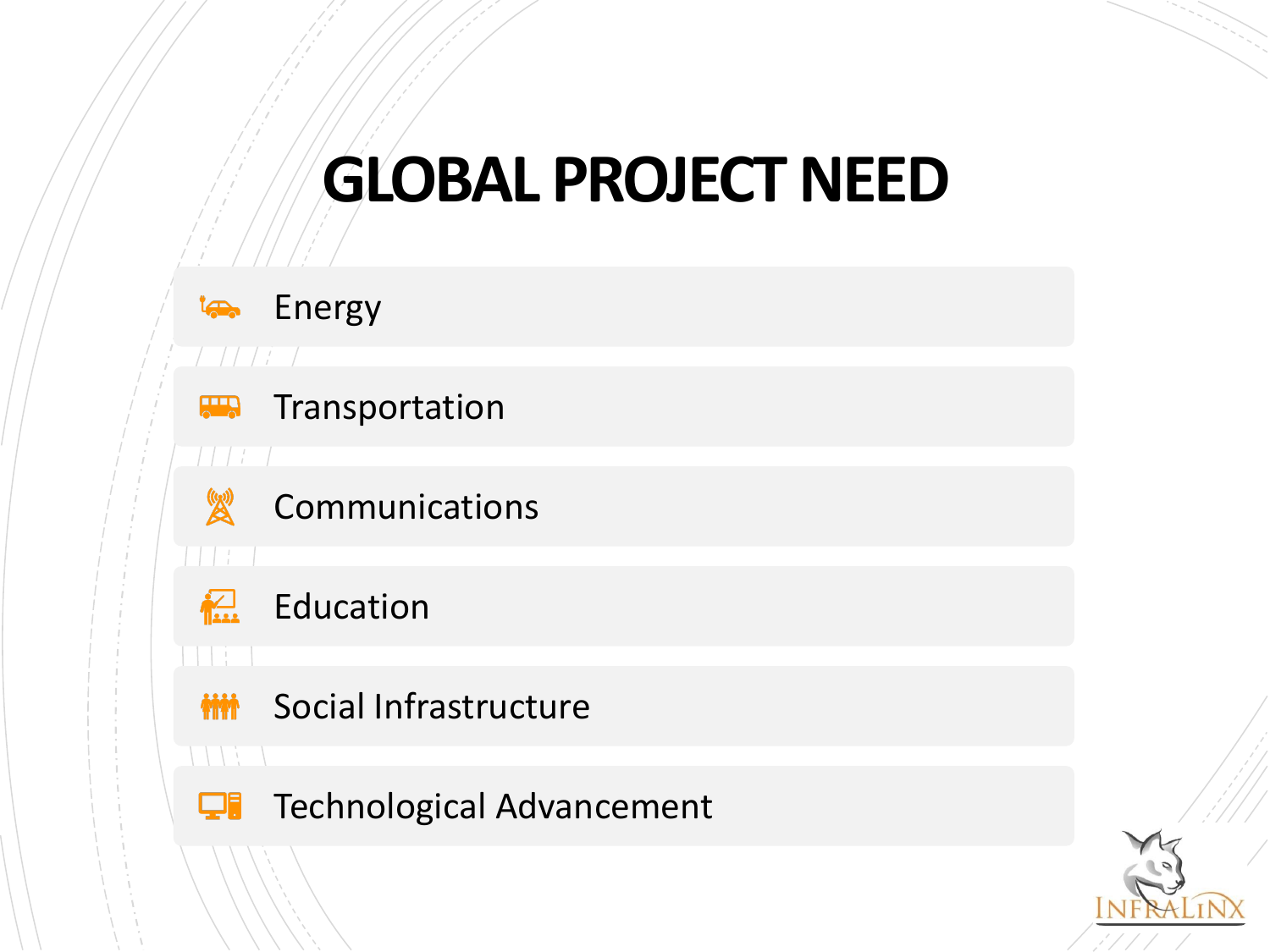## **BASIC PARTICIPANTS**

- Project Sponsors
- § Governments
- § Equity Investors
- **Lenders**
- **Engineers**
- **Contractors**
- § Equipment Suppliers
- **Users**
- § Surrounding Public Domain / Local Population

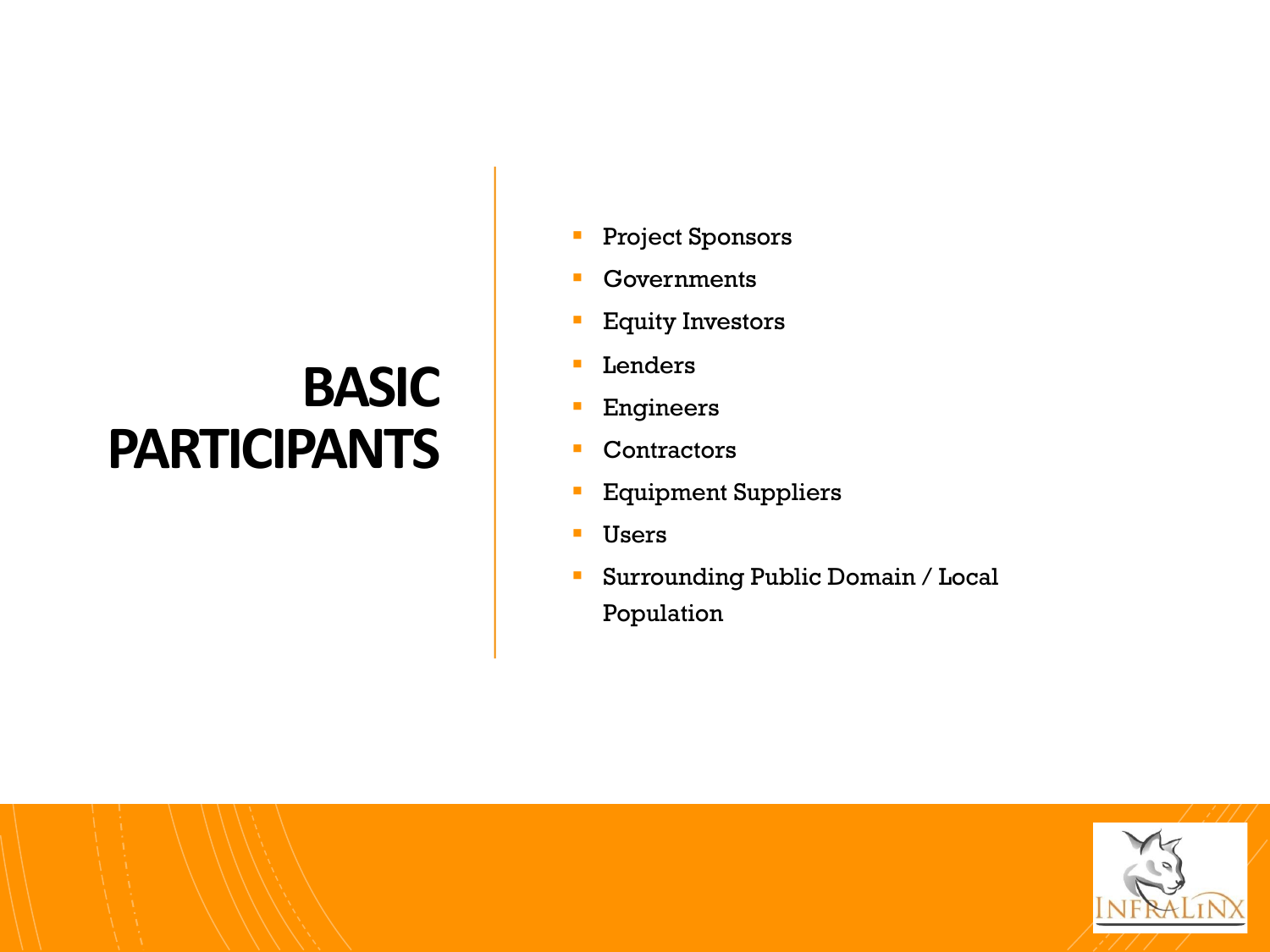#### **STRUCTURE EVOLUTION**

§ BOT § BOOT § DBFMO: design-build-finance-operate-maintain **Concessions** § Design-Build-Finance PPP or P3: public-private partnerships § PPPP or P4 § Classic EPC

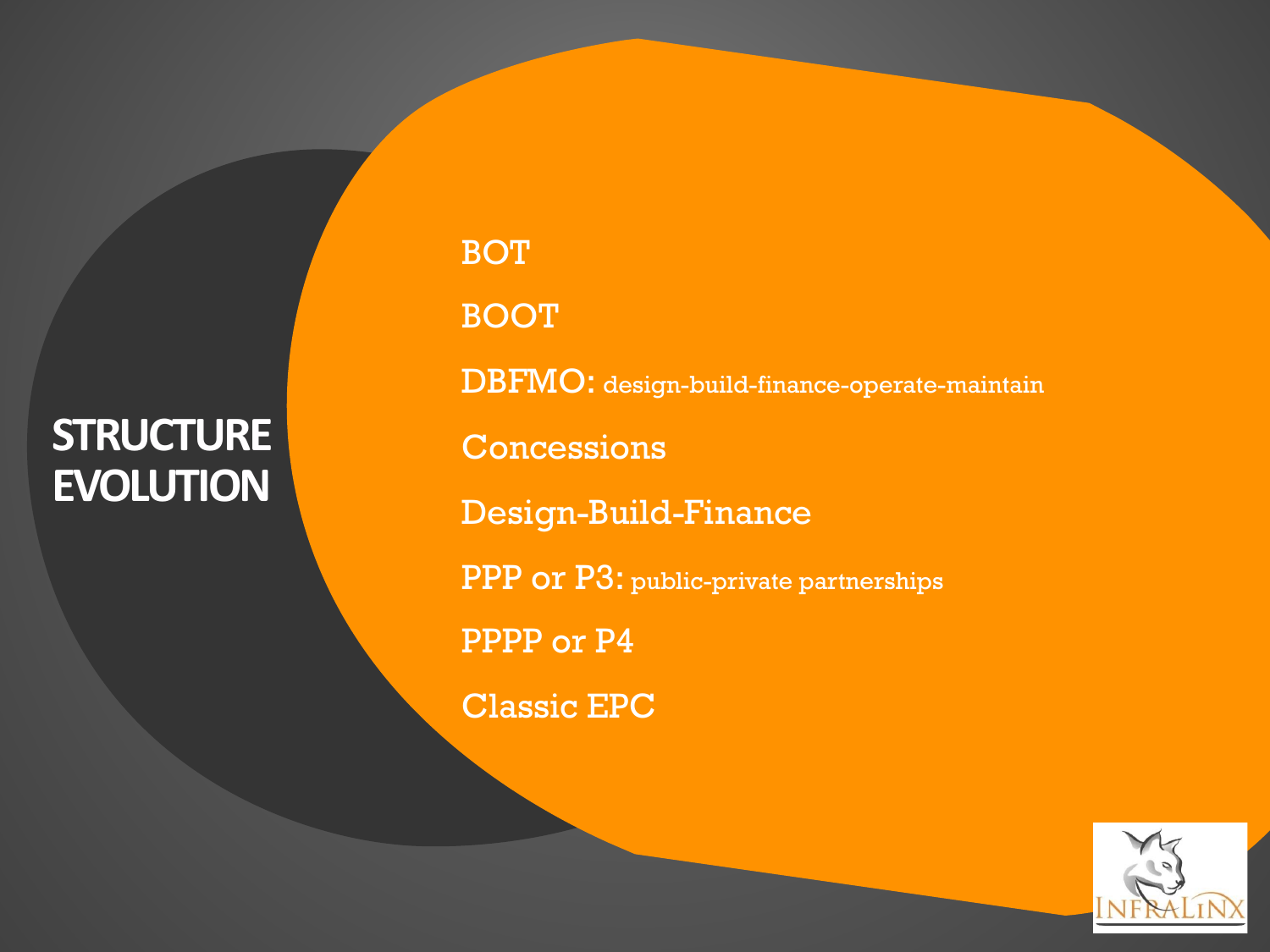## **Sustainable Development Goals**

Highly Recognized International Standard

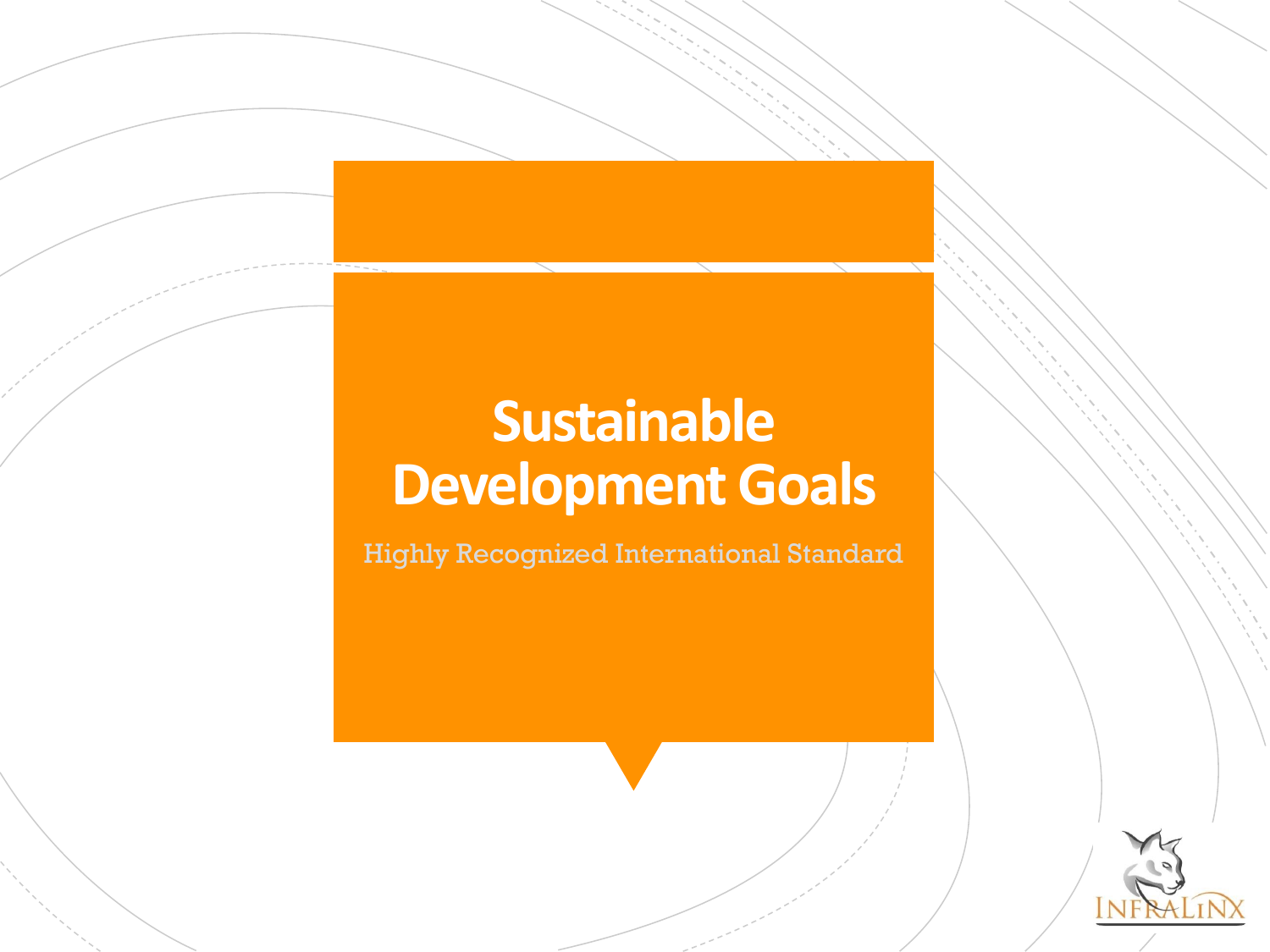**Five Primary Metrics on which Projects are Evaluated**

- **E** access and equity to critical public services for social development and poverty eradication
- **E** economic effectiveness and fiscal sustainability
- **F** environmental sustainability and resilience
- **P** replicability
- **E** stakeholder engagement

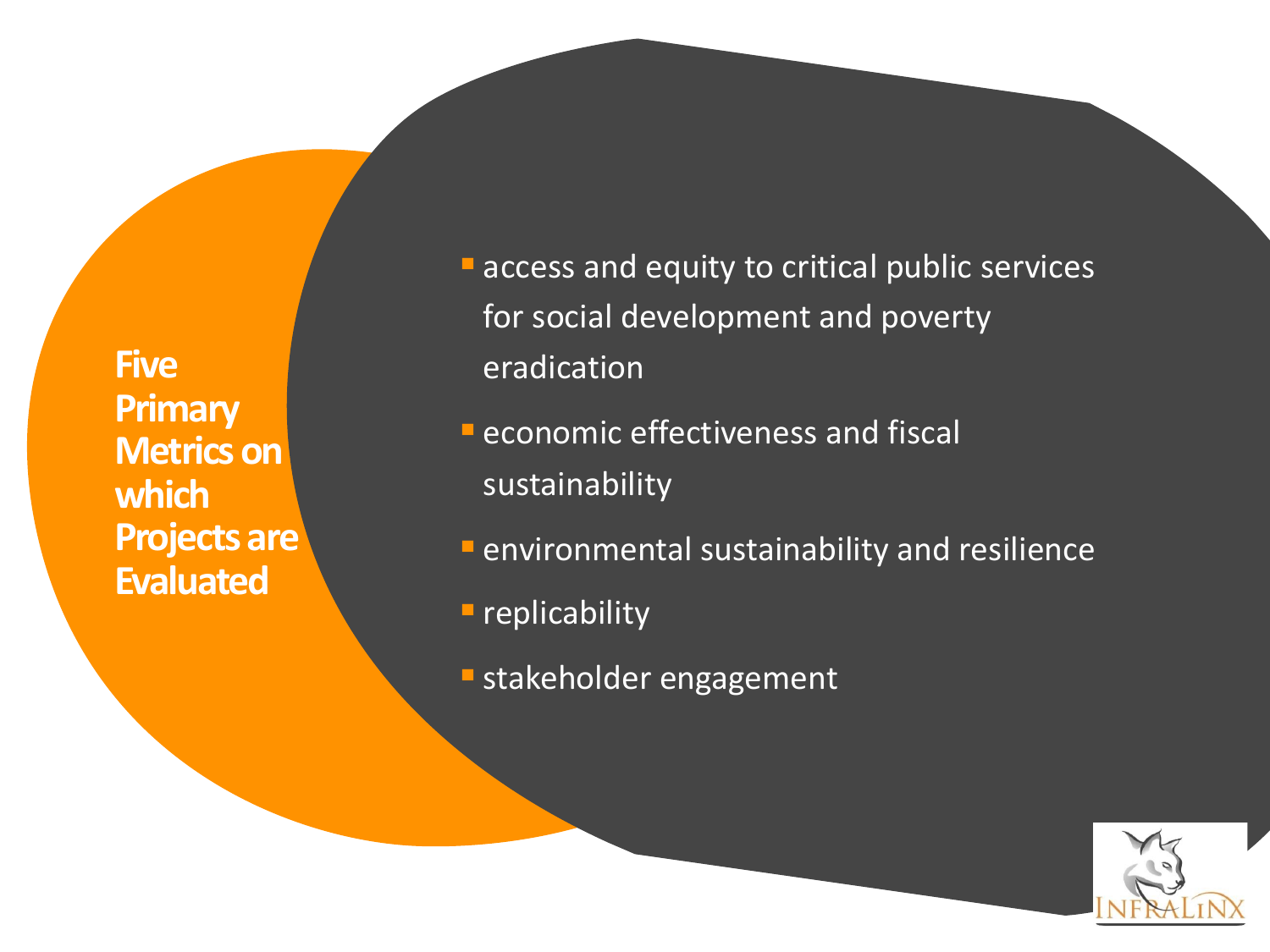## **Evaluation Methodology THREE PRINCIPAL ELEMENTS**

- **1.** criteria and indicators
- **2.** a weighing of these outcomes
- **3.** a scoring system to help adjust projects to make them more compliant with Peoples first PPP outcomes and the SDGs

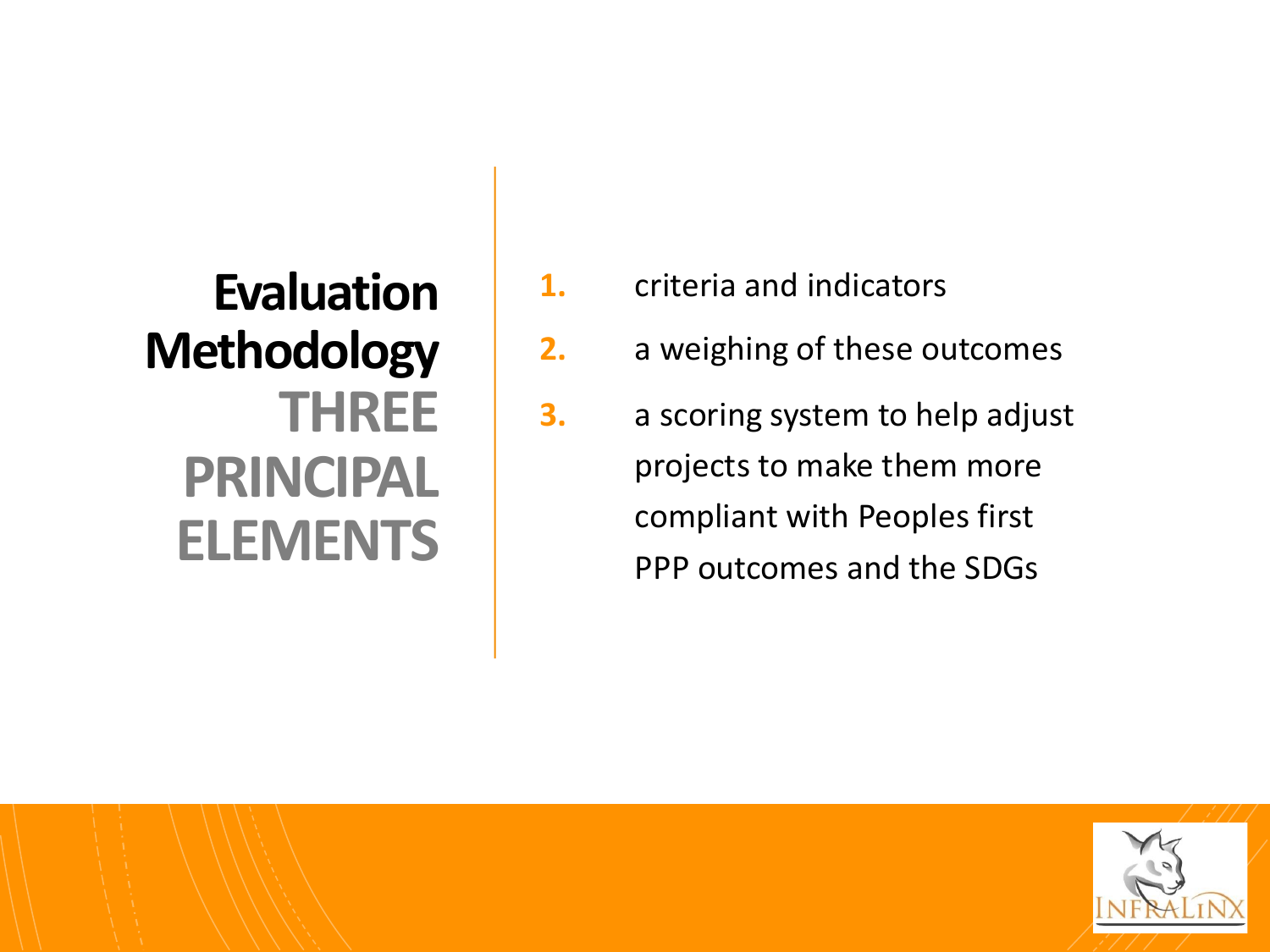#### **GRADUATED SCALE**

Not merely a calculus or a pass/fail; It's a graduated scale of measurement of the value of the project, its structure, it's team and it's resources and benefits –i.e. it's net worth and utility.

#### USERS WHO BENEFIT

The Evaluation Methodology provides a global, uniform, way or compass, to help governments, sponsors , investors and lenders to judge if a project merits their attention and involvement.

#### PROJECT APPLICATION

The Evaluation Methodology applies to all types, sizes, project stages, PPP and other investment models anywhere around the world, in any sector. It is designed to be impartial, fair, objective and universal.

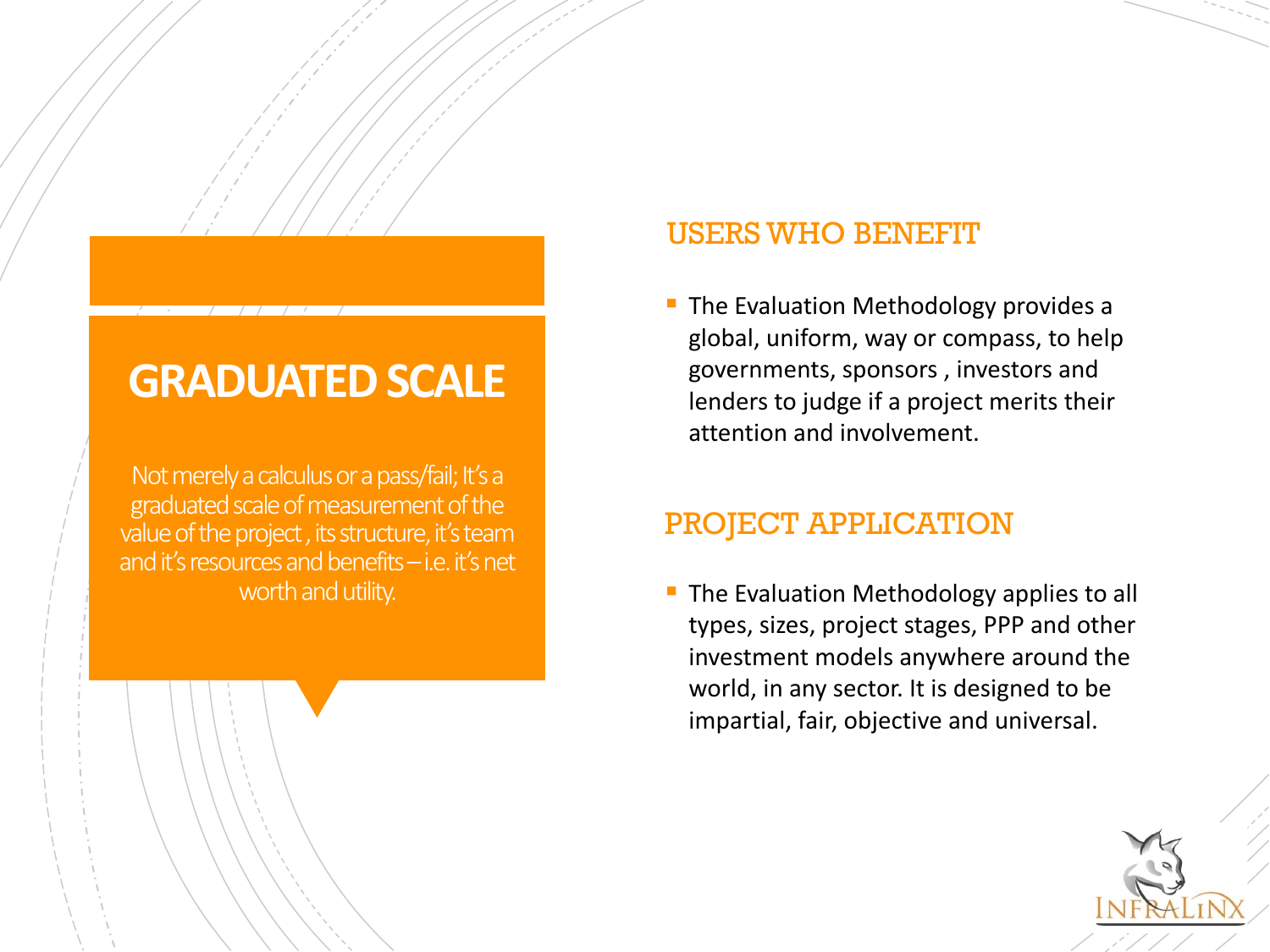## **Level Playing Field**

experiences. There would be no global scale to evaluate participating in or ranking different projects. Given the global needs for infrastructure, this would create considerable confusion

Having a uniform simple set of evaluation criteria, especially sponsored by UNECE, assists lending officers and equity owners in evaluating where to put their time and money

It helps governments rank their many projects and each projects' suitability for their country's specific needs.

It provides a level public playing field for evaluation of multiple deals, much like a scoreboard used in sports events. The score can be adjusted as the project proceeds like the innings in a baseball game.

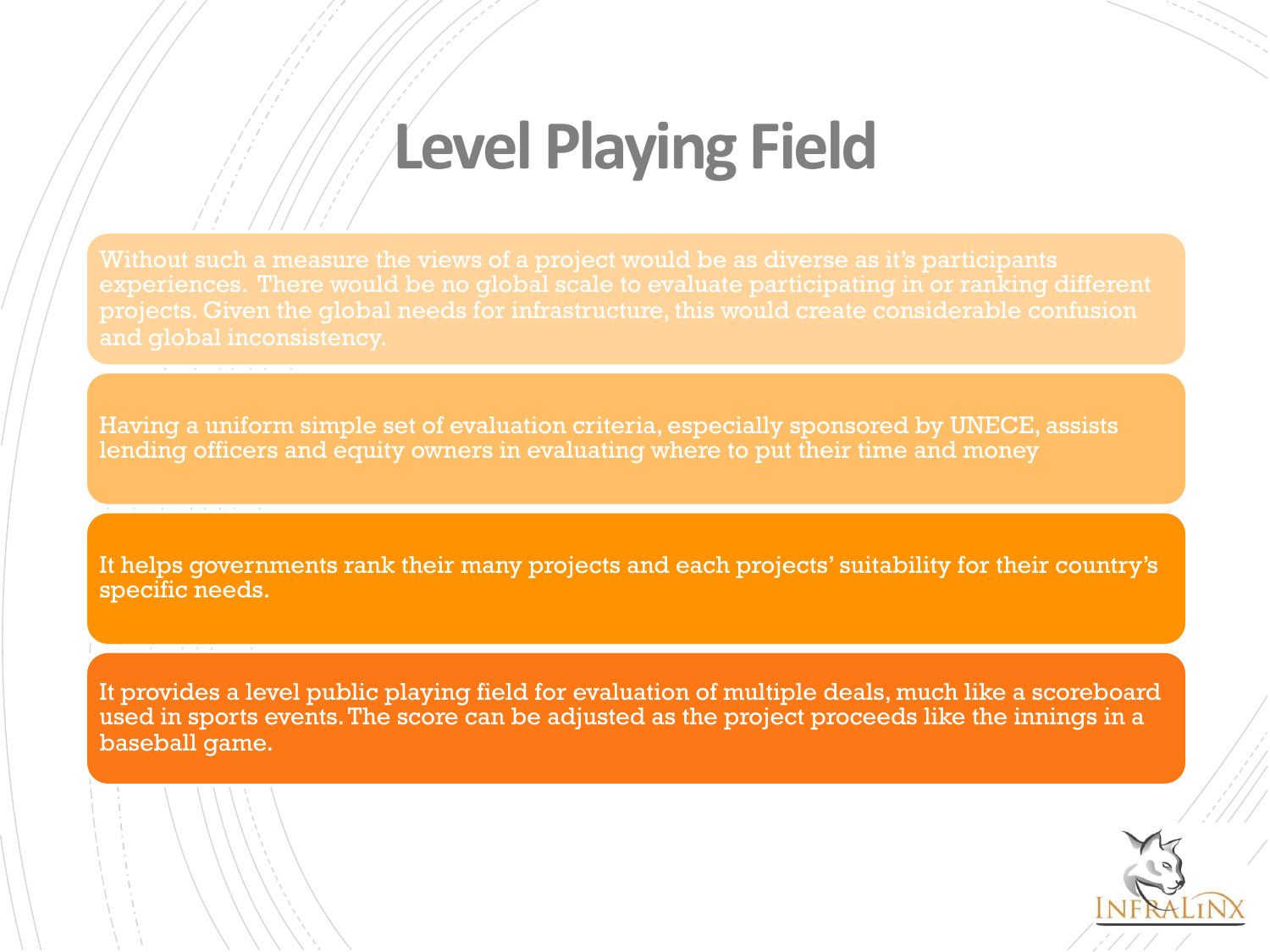- $\blacksquare$  There is significant money today looking to invest in or lend to "good projects."
- $\blacksquare$  The Evaluation Criteria have the advantage to clearly determine and delineate "good projects" on a global scale.
- From the Texan saying about buried ponies….The Evaluation Methodology helps us find and saddle the good ones.

*Buried in the that hay-pile are a couple of good ponies…*

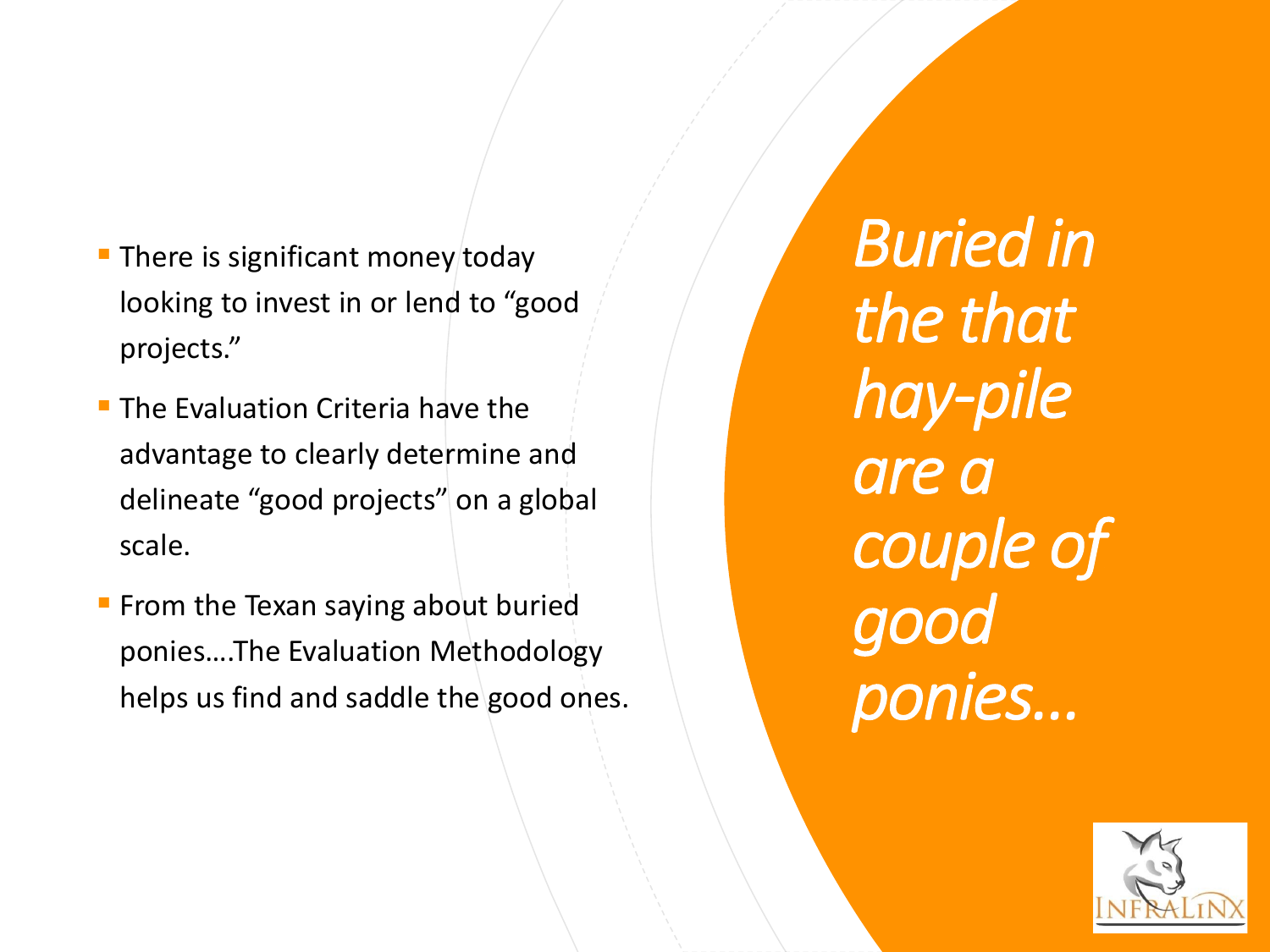### Practical Application



As you participate in this week's UNECE program you can yourself roughly use the Evaluation Methodology to judge your own view on the different projects being presented.

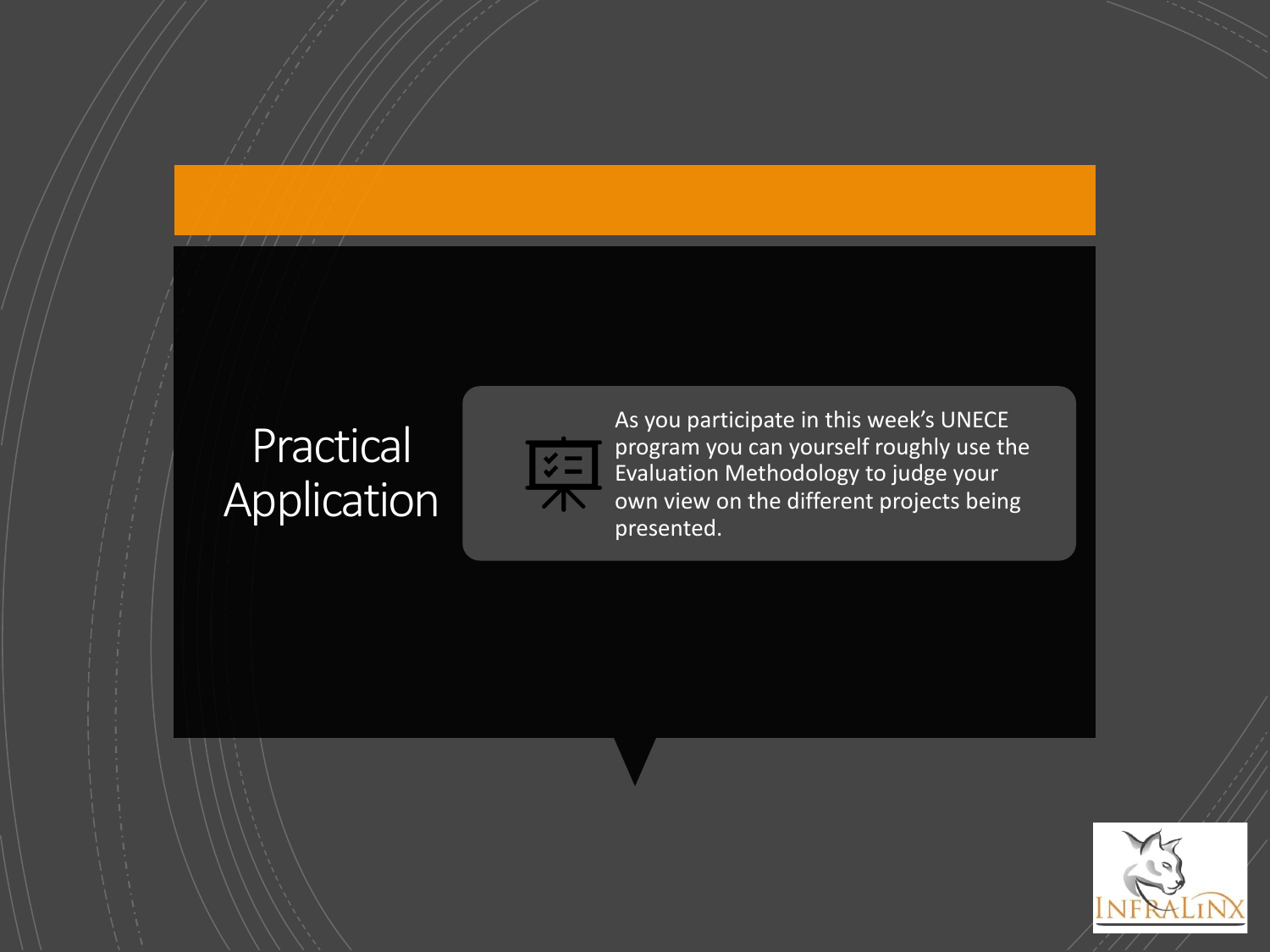

## **BOTTOM LINE**

- The criteria and indicators used as part of the Evaluation Methodology provide a foundation for a project self-assessment tool, which permits a project score and qualitative comments.
- This use is a "reality check" which measures, not only technical performance, but also human quality, benefits and sustainability.

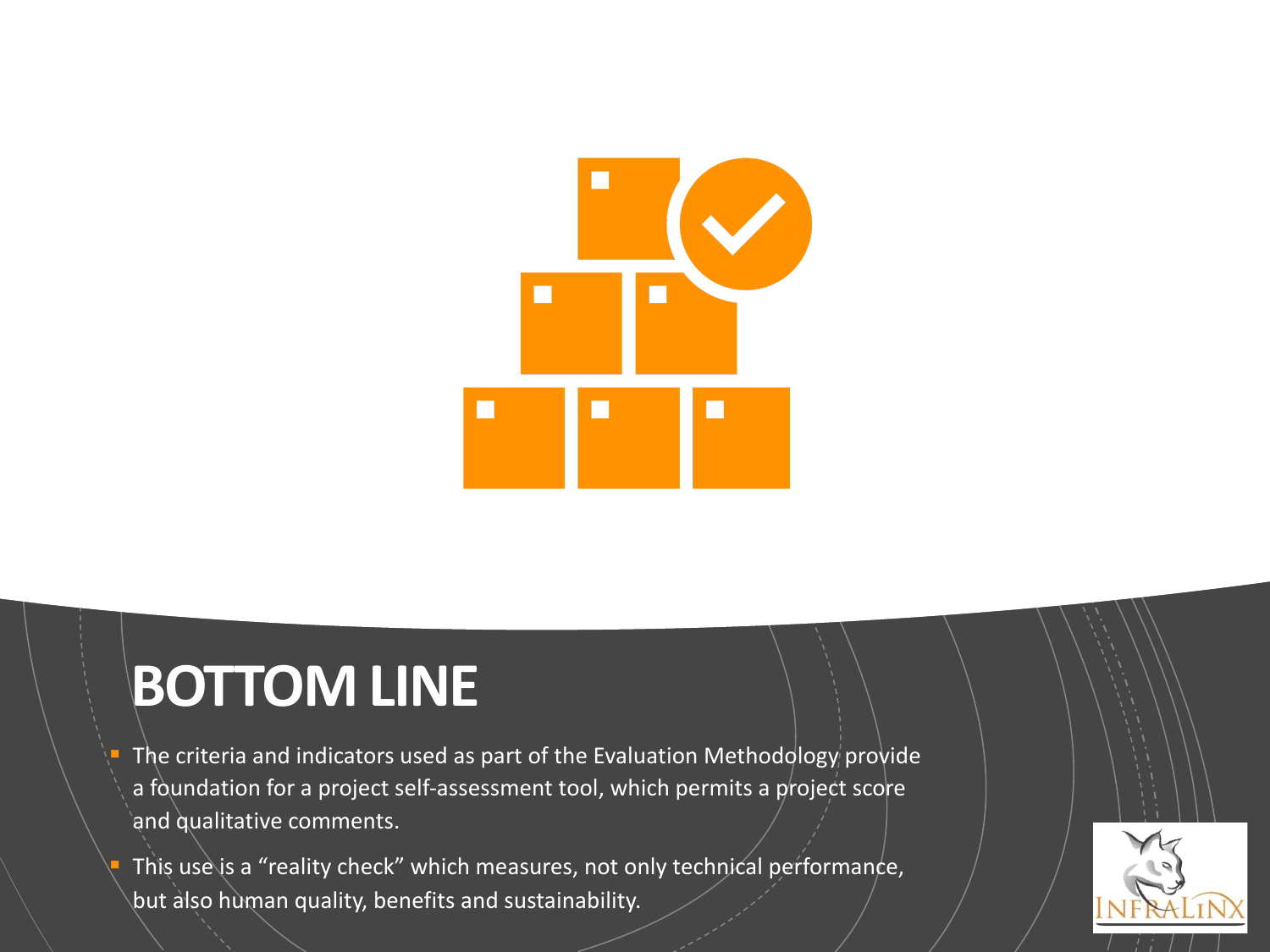## **Going Forward**

We hope that each member state will endorse, as part of its overall procurement and project implementation process, the SDGs and the Evaluation Methodology in order to define, select, and implement good projects that benefit their people, nation and their global region.

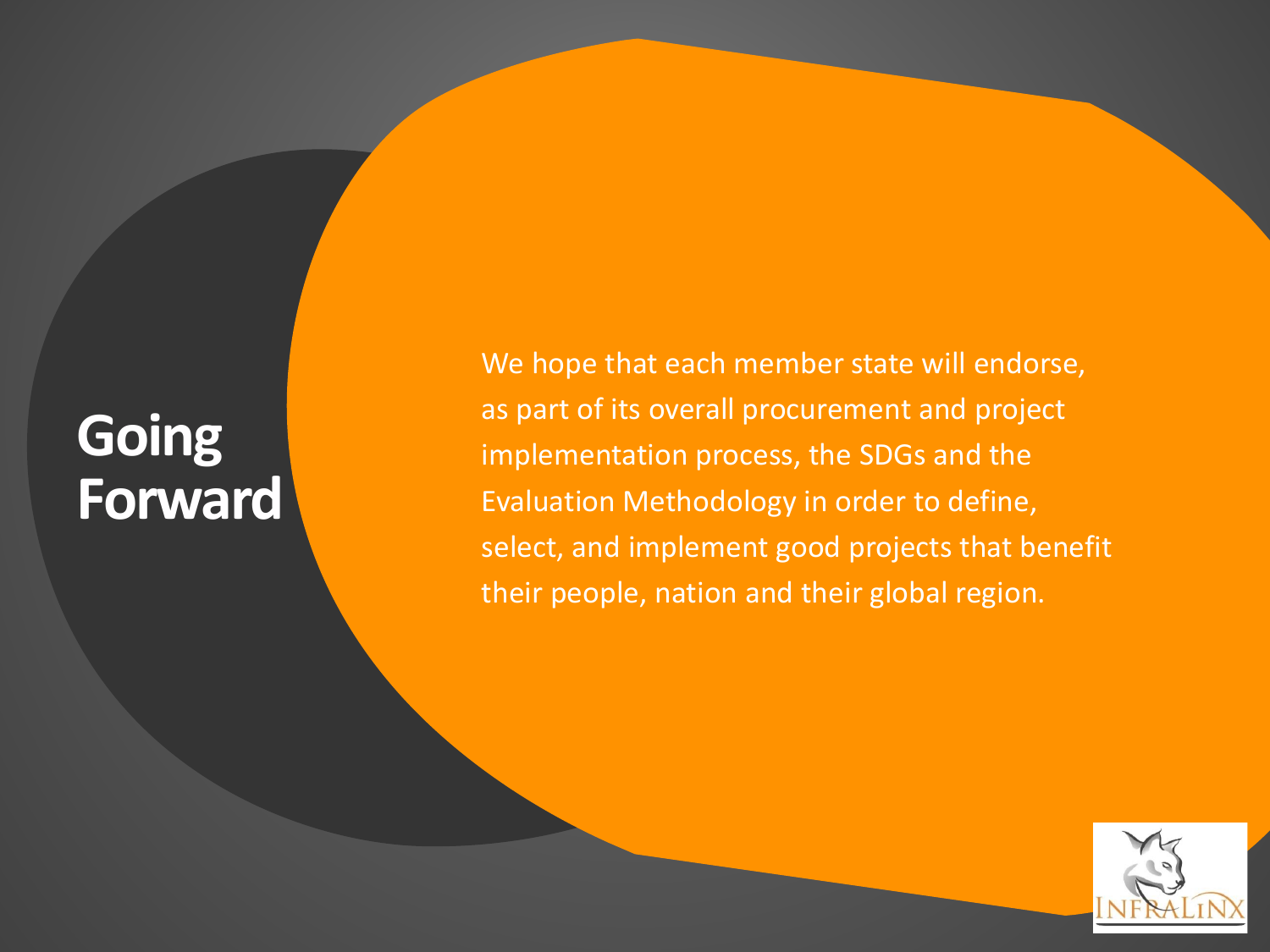# *You miss all the shots you don't take…*

- Wayne Gretzky

THE EVALUATION METHODOLOGY WILL HELP YOU AIM WELL!